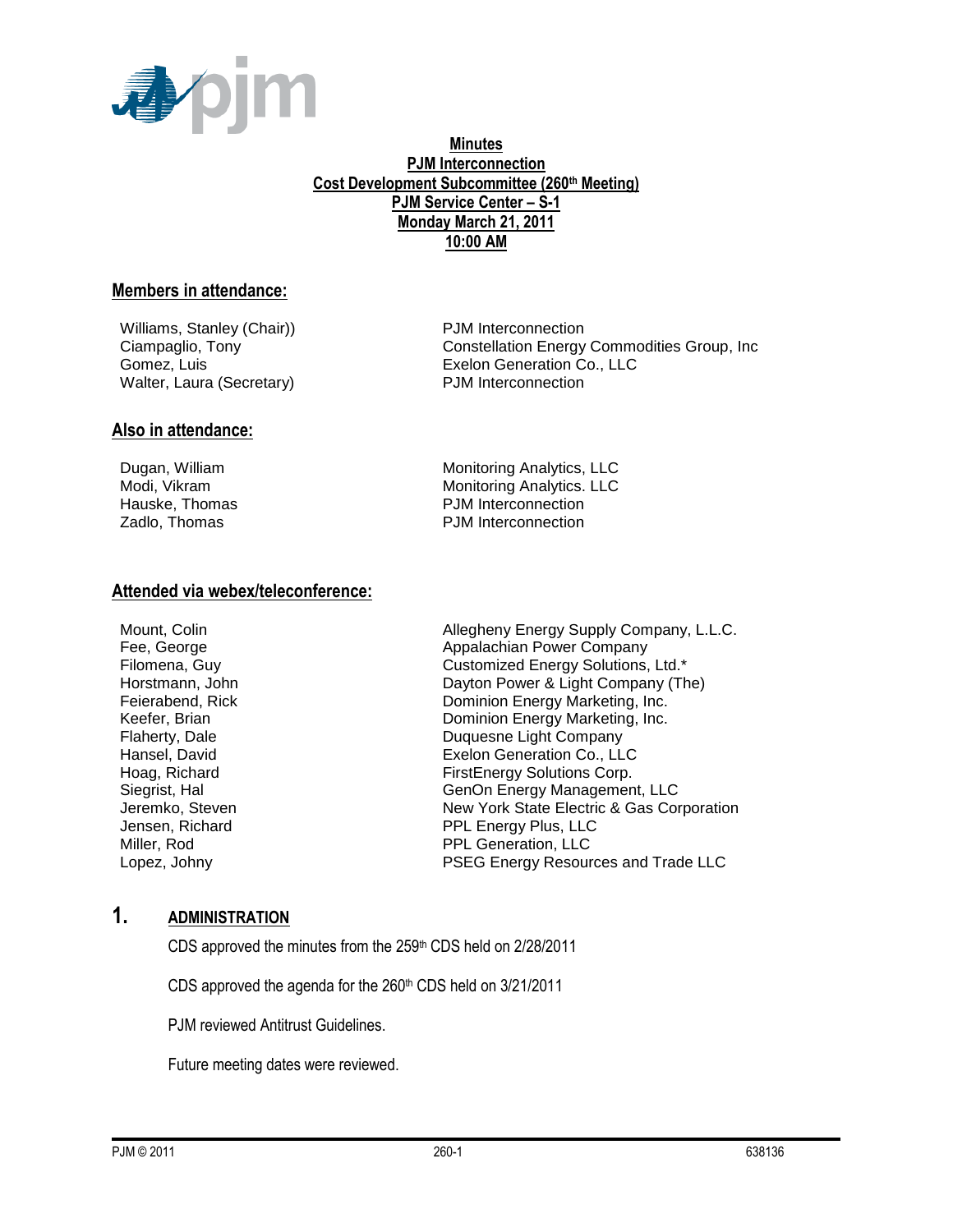

# **2. CDS STATUS UPDATE**

Stan Williams gave an update on [FERC order on docket EL-08-47](http://elibrary.ferc.gov/idmws/file_list.asp?accession_num=20110317-3012) and the upcoming March 23, 201[1 MRC](http://www.pjm.com/~/media/committees-groups/committees/mrc/20110323/20110323-item-08f-cost-development-subcommittee-update.ashx) 

[Report](http://www.pjm.com/~/media/committees-groups/committees/mrc/20110323/20110323-item-08f-cost-development-subcommittee-update.ashx)

# **3. NO LOAD FUEL/COST[: ISSUE TRACKING LINK](http://www.pjm.com/committees-and-groups/issue-tracking/issue-tracking-details.aspx?Issue=%7bB4390F49-FB83-4790-B1E7-89EF1844E073%7d)**

PJM presented [a Issue Summary](http://www.pjm.com/~/media/committees-groups/subcommittees/cds/20110321/20110321-item-03a-no-load-issue-summary.ashx) and an updated [educational document on the Definition of No Load](http://www.pjm.com/~/media/committees-groups/subcommittees/cds/20110321/20110321-item-03b-educational-paper-for-no-load.ashx) with

updated appendixes and the new examples that work together and ensure that the dispatch example curves

are more representative of real units. The CDS reviewed this document and did not identify any needed improvements.

The CDS reviewed the identified interests and design criteria and ranked relative importance of each design criterion and developed options: [Collaborative Solution Development Matrix.](http://www.pjm.com/~/media/committees-groups/subcommittees/cds/20110321/20110321-cds-no-load-collaborative-solution-development-matrix-march-2011.ashx)

## **4. VARIABLE OPERATING AND MAINTENANCE (VOM) COST DEFINITION: [ISSUE TRACKING LINK](http://www.pjm.com/committees-and-groups/issue-tracking/issue-tracking-details.aspx?Issue=%7b189C7210-9A23-4782-A5B5-634A6887CFE1%7d)**

The CDS reviewed the updated educational document on VOM, compiled interest identification and design

criteria. This material will be included as part of the material for the discussion on this topic at the April meeting.

The following interests were identified:

- A clear definition should be developed to remove ambiguity of what should be included in VOM and what should not be included in VOM.
- VOM cost should be developed in a fixed versus variable cost point of view and not short versus long term costs.
- The calculation methods for VOM should be simple and repeatable.
- The definition of VOM should not include FERC accounts.
- Accounting practices of participants should not define what is included in VOM.
- A simplified calculation method should be available for determining VOM.
- Double dipping and gaming should be prevented.
- Timeline differences between VOM and RPM should be addressed
- Overhaul costs should be recoverable in RPM or VOM.
- Life cycle and failure rates should be analyzed and boundaries that fit each item into fixed or variable based on expectations.

The following design criteria were identified:

- A clear definition of VOM of VOM should be developed.
- A preferred method for determining VOM should be adopted